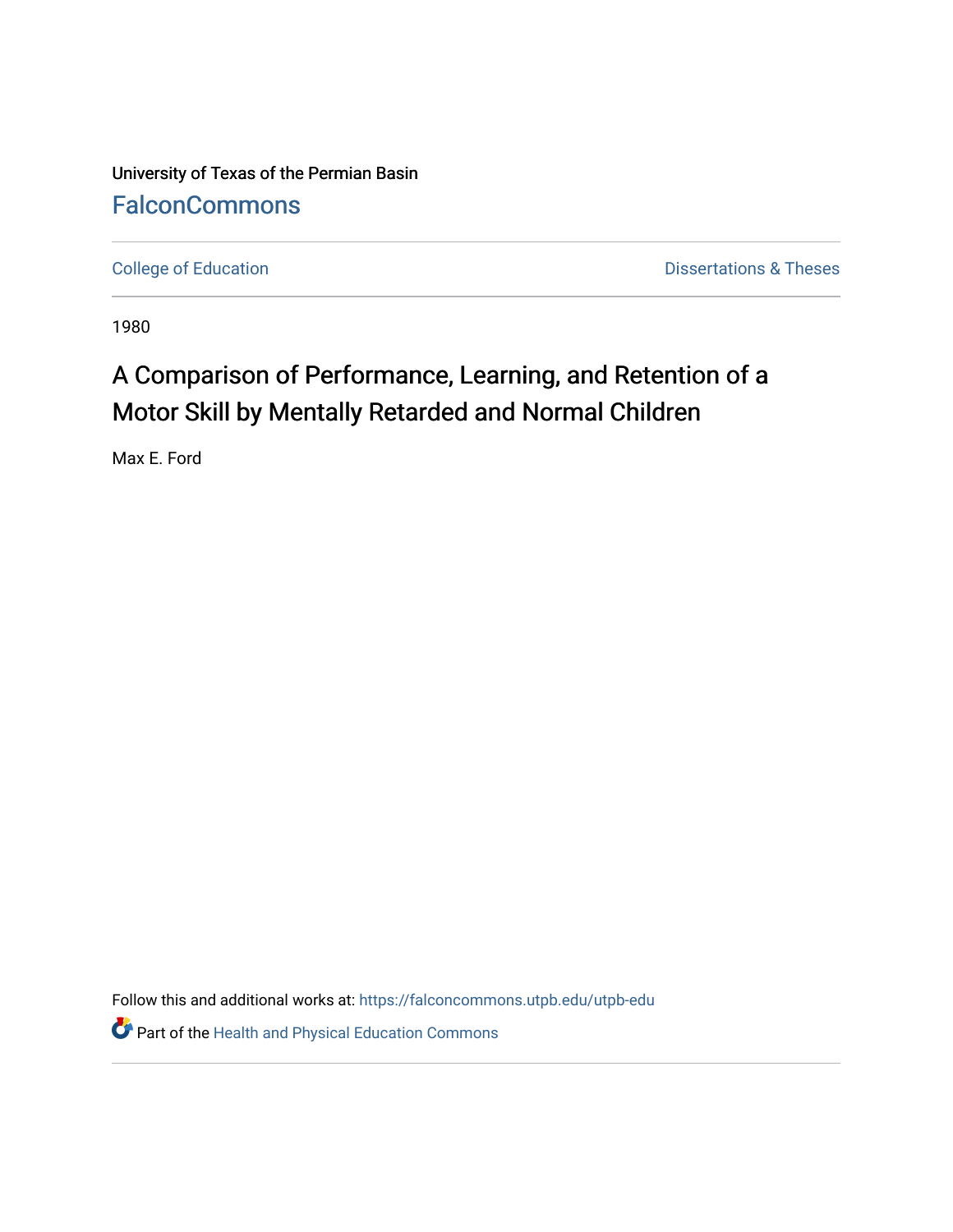THE UNIVERSITY OF TEXAS OF THE PERMIAN BASIN

BF  $295$  $F67$ 1980  $c.1$ 

A Comparison of Performance, Learning, and Retention of a Motor Skill by Mentally Retarded and Normal Children

> Max E. Ford Odessa, Texas

. Osp. Sucillence la ter Approved Lois Smith, Advisor

Becal